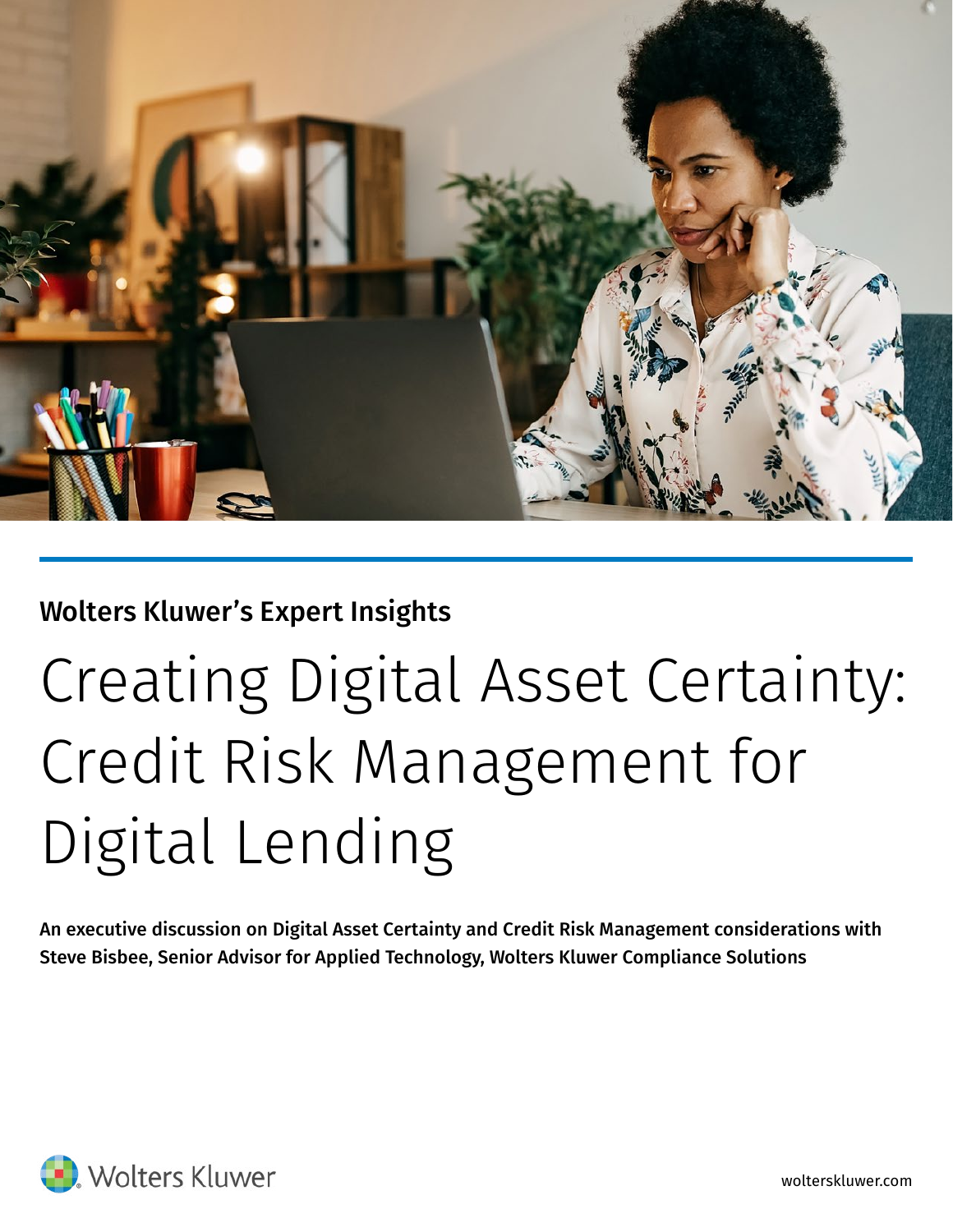

## Compliant, transferable financial assets are the cornerstone of financial markets liquidity

Acceptance of the securitization of digital assets by rating agencies and regulators began over a decade ago. Though compliant, transferable financial assets are the cornerstone of financial markets liquidity, we do not yet have established criteria at the legislative and regulatory levels for Digital Asset Certainty. Read further for guidance on why Digital Asset Certainty measures are needed to ensure that digital financial assets meet risk management requirements.

Steve Bisbee, Senior Advisor for Applied Technology at Wolters Kluwer Compliance Solutions, provides his expert perspectives on digital lending. Steve is the founder of eOriginal, Inc., a leading solutions platform

for creating, managing, and monetizing trusted digital loans. Wrapping digital business and legal processes in security technologies, eOriginal minimizes the inefficiencies of paper-based transactions and was used to enable the first fully digital mortgage, automotive, equipment lease, and international trade transactions. In 2020, eOriginal was acquired by Wolters Kluwer to better support digital financial solutions worldwide.

*Broadly speaking, Digital Asset Certainty minimizes unnecessary risk for financial services organizations and the digital finance industry in general. It does so by safeguarding digital financial assets as the cornerstone of liquidity in financial markets.*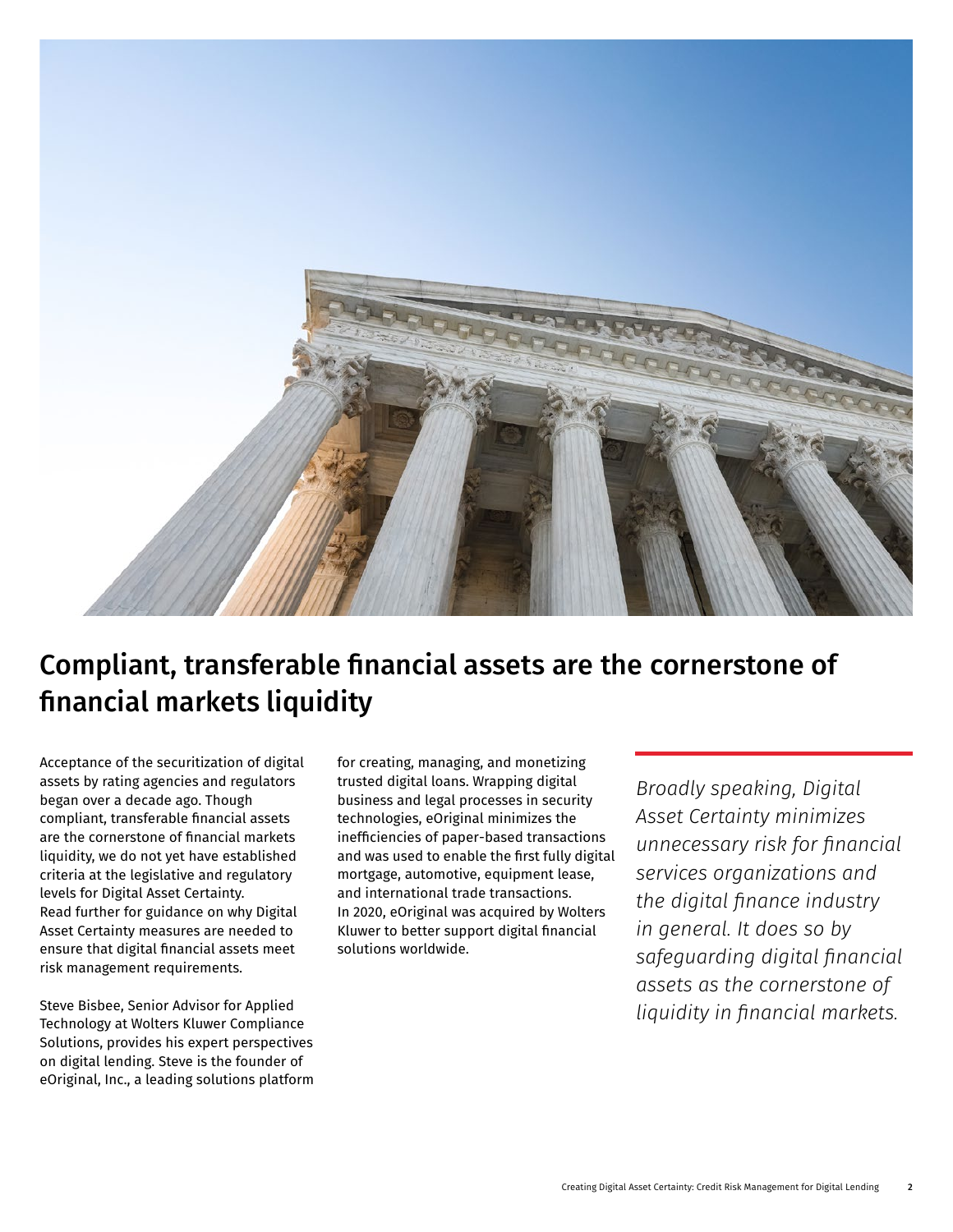### Q: What are the major market drivers for Digital Asset Certainty, and why should these measures be put in place?

Steve: First some context: for eOriginal and Wolters Kluwer, digital assets are those finance agreements – usually consumer loans – that require payment obligations by the borrower to the lender. There are specific legal and regulatory requirements to ensure their enforceability and the ability to sell or transfer these assets to an unrelated third party while still carrying with it the holder-in-due-course rights to the associated payment streams.

A successful digital lending solution must be purpose-built to create and maintain these rights with a "first priority"' security interest or lien in any collateral pledged to support the borrower's payment obligations. This first priority lien must be maintained throughout the loan's lifecycle – including creating and closing the loan, managing it, and monetizing it by selling or offering to investors in the secondary market.

Asset certainty, of course, is critical whether the loan is digital or paper. In both cases, the asset represents the obligation to pay. There must be absolute certainty from the perspectives of judicial admissibility, legal enforceability, and regulatory compliance. The question for digital loans is how to best do it.

We've developed the concept of a Digital Original<sup>®</sup> – an asset that is unique, immutable, verifiable, authenticated, distinguishable from all other copies, and properly identifies the party entitled to the payments. Legislative and regulatory efforts have already focused on the enablement of digital finance, credit, and data standards. Now we need to encourage Digital Asset Certainty criteria within the practice of Credit Risk Management.

This is particularly critical as digital lending seeks to scale beyond the early adopter stage. With COVID-19, we saw a "Big Bang" level of adoption for remote and contactless digital transaction engagement. As consumers continue to prefer, or require, such engagement – and as financial regulatory agencies such as the Consumer Financial Protection Bureau (CFPB) expand their oversight – the need for such a Digital Original has become critical.

### Q: What are some of the key benefits of Digital Asset Certainty and specifically the creation of Digital Asset Certainty standards within Credit Risk Management criteria?

Steve: Broadly speaking, Digital Asset Certainty minimizes unnecessary risk for financial services organizations and the digital finance industry in general. It does so by safeguarding digital financial assets as the cornerstone of liquidity in financial markets.

For loan originators and investors, attention is often focused on creditworthiness, agreement terms and conditions, and loan payment performance. However, the financial asset – whether paper or digital – is the foundation for the obligations of all involved parties. If the financial asset is not available, verifiable, or compliant, the value of the transaction evaporates.

So, creating and maintaining Digital Asset Certainty is important across a range of areas in the financial services market. It underpins the liquidity of financial markets themselves and increases confidence by providing a clear set of criteria for what constitutes a legitimate asset. Loans are then securitized according to SEC regulations with all proper rating agency support. Lenders and investors can act with confidence that a market actually exists – which means they know assets can be sold or transferred as needed. This is the benefit of Digital Asset Certainty.

Q: What are some key considerations for Digital Asset Certainty and Credit Risk Management from a classic "people, business, and technology" perspective?

Steve: From a people perspective, Digital Asset Certainty supports the enforceability of agreements in court where digital assets are admissible on par with paper assets. And where digital assets are created and managed in full alignment with regulatory bodies, they can be quickly identified, verified, audited or bundled and sold if needed. This can be a great benefit in a lending crisis like the one we saw in 2008.

On the business side, there are key statutes in place that enable digital lenders to operate with critical guardrails. Some of these include revisions to the Uniform Commercial Code (UCC), article 9 of the Uniform Electronic Transactions Act (UETA), ESIGN, and others. In addition, we have fair lending requirements for extending credit to the unbanked and underserved and a growing list of standards-enforcing organizations guiding the industry – including MISMO (Mortgage Industry Standards Maintenance Organization) for mortgages and ELFA (Equipment Leasing and Finance Association).

From a technology perspective, it is difficult to create Digital Asset Certainty without a public key infrastructure (PKI) to track transaction data and enable a transparent digital ledger as available in blockchain and other PKI based applications such as Wolters Kluwer's eOriginal solutions. You should utilize cryptographic hashing to create tamper-proof seals and digital signature authentication to support Digital Asset Certainty.